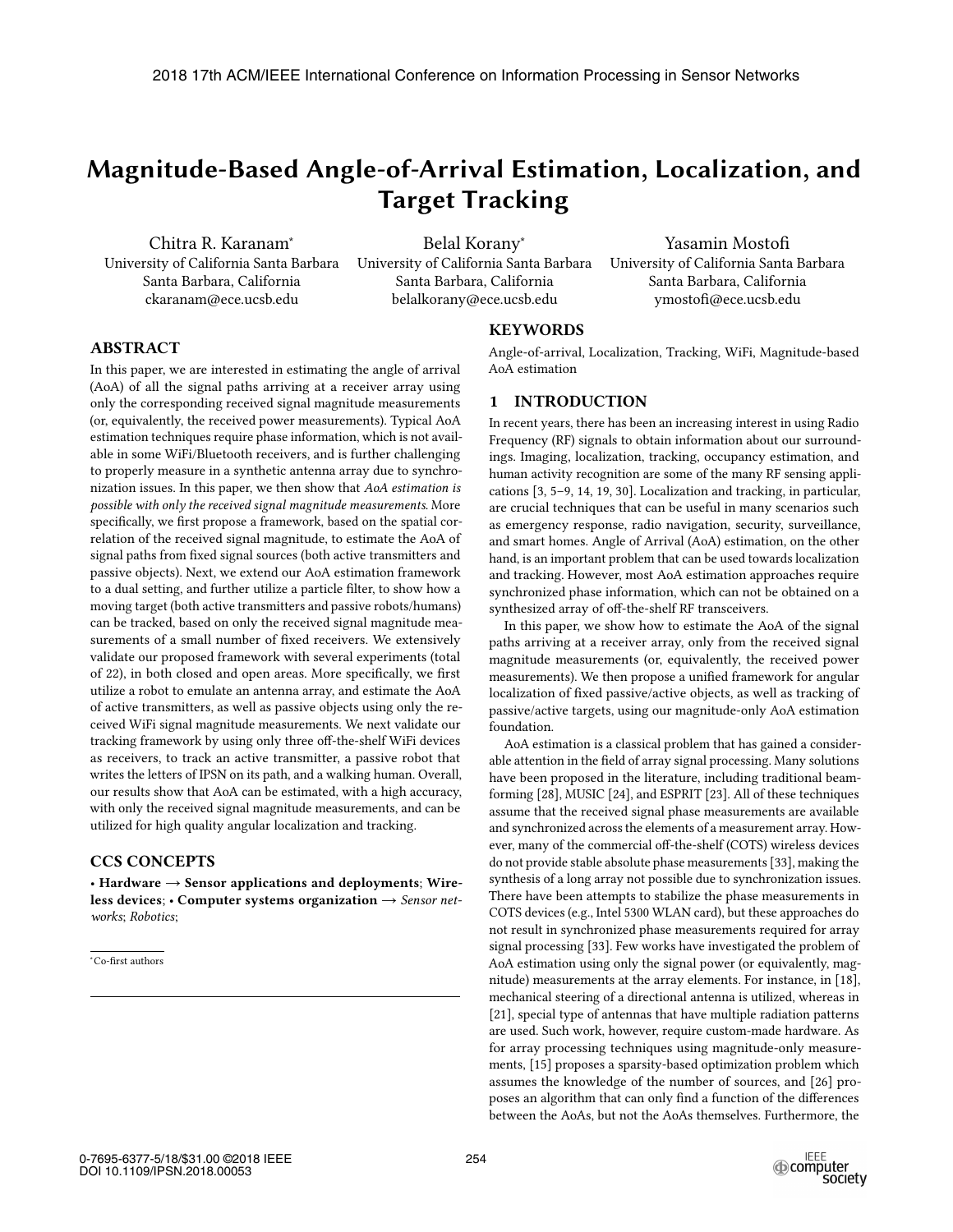aforementioned papers are only validated in a simulation environment, and with only active transmitters. In this paper, we propose and experimentally validate a framework for estimating the AoAs of active transmitters as well as passive objects, using only the received signal magnitude.

We then adapt and extend our proposed AoA estimation framework for tracking a passive/active moving target, using only a small number of receivers. Target tracking has been of interest to the research community in the past few years. Some existing tracking work relies on signals with a large bandwidth [4], while others rely on the availability of a stable absolute phase measurement by using a software defined radio to track [32], or to estimate the direction of motion [1]. However, large bandwidths or stable absolute phase information are not available in COTS devices. There are a number of works that have demonstrated tracking using COTS devices, albeit with a different approach than ours. However, most of these require several transceivers, and/or require extensive prior calibration experiments in the same environment, and/or are computationally very expensive. For instance, [31] depends on fingerprinting the target location and comparing the actual tracking data to the fingerprint database, which requires extensive prior calibration and training. In [3], the target is tracked using the RSSI measurements, and a link crossing model, but it requires a dense sensor deployment all around the area (e.g., 30 transceivers). While the number of sensors is reduced in [17, 22], they still require 6 links and a very high computational complexity. [29], on the other hand, needs extensive prior measurements in the same area.

**Contribution Statements**: In this paper, we propose a unified framework that can be used towards angular localization of fixed active or passive objects, as well as tracking of a moving active or passive target, using only the magnitude of the received signal at a small number of receivers. Our framework has a very small computation time, does not require any prior calibration in the same environment, and has a good tracking and localization quality. More specifically,

- We propose an approach to estimate the AoA of signal paths arriving at a receiver array using only the magnitude of the corresponding received measurements. Our approach shows that the auto-correlation function (and therefore the power spectrum) of the received signal magnitude at the receiver array carries vital information on the AoA, an analysis which will then be the foundation for our proposed methodologies throughout the paper. For instance, we propose a framework for the case of angular localization of fixed active transmitters or passive objects/humans, based on this foundation.
- We extend our proposed AoA estimation framework to a dual setting for tracking a moving target. Our proposed framework utilizes only the magnitude of the received signal at a small number of receivers, and further utilizes particle filters and motion dynamics. Our approach can track active transmitting targets as well as passive moving objects or humans.
- We validate both our angular localization framework and tracking approach with extensive experiments (total of 22) in various closed and open areas and show that our approach can achieve high-quality localization and tracking. More specifically, we first utilize a robot to emulate an antenna array and estimate the AoA

of active transmitters and passive objects, using only WiFi magnitude measurements. Our angular localization has an overall Mean Absolute Error (MAE) of 2.44◦, and only takes an average of 0.45 seconds to localize up to four sources/objects. We next validate our tracking framework by using only three off-the-shelf WiFi devices as receivers, and track an active transmitter, a passive robot that writes the letters of *IPSN* on its path, and a walking passive human. Our tracking approach can achieve an MAE of 20 cm for active targets and 26.75 cm for passive ones, and only takes an average of 1.05 seconds to run per 1 m of tracking length. Overall, our results show that AoA can be estimated, with a high accuracy, with only the received signal magnitude measurements, and can be used for efficient angular localization and tracking.

We note that if phase can be more reliably synchronized in a synthesized array of COTS receivers in future, then our approach can provide an additional sensing mechanism for AoA estimation, and can thus result in a considerably better overall estimation quality using both magnitude and phase. The rest of this paper is organized as follows. In Sec. 2, we show our problem formulation for a general setting of signal paths arriving at an array. In Sec. 3, we propose a framework for AoA estimation of signals arriving from fixed sources, and the corresponding angular localization of objects, and show its performance through extensive experiments. In Sec. 4, we adapt our framework to track a moving target. We experimentally validate our proposed approach for tracking active and passive moving targets, including humans and robots. Finally, we present a discussion on the limitations and future extensions of our proposed approach in Sec. 5, and conclude in Sec. 6.

## **2 OUR AOA ESTIMATION FOUNDATION**

Consider N signal paths arriving at a linear receiver array at various angles, as shown in Fig. 1. These signal paths can be caused by active transmitting sources or by passive objects that got illuminated through a transmission in the area. We are then interested in estimating the AoA of these paths, corresponding to all the  $N$ sources/objects, using only the magnitude of the received signal at each antenna of the receiver array.<sup>1</sup> Note that for the case of passive objects, AoA estimation results in the angular localization of the objects. In this section, we show that the magnitude of the received signal at the array contains information about the AoA of all the signal paths. This foundation will then be the base for our proposed framework of Sec. 3 to estimate the AoA of all the sources, as well as for our proposed tracking approach of Sec. 4.

Consider the receiver array of Fig. 1. Let  $d$  denote the distance from the first antenna, as denoted on the figure. The baseband received signal, due to the N arriving paths, can be written as a function of distance  $d$  as follows [13],

$$
c(d) = \sum_{n=1}^{N} \alpha_n e^{j(\mu_n - \frac{2\pi}{\lambda} d \cos(\phi_n))} + \eta(d),
$$
 (1)

where  $\alpha_n$  is the amplitude of the n<sup>th</sup> signal path,  $\lambda$  is the wavelength of the signal,  $\phi_n$  is the AoA of the  $n^{\text{th}}$  path (measured with respect to the x-axis),  $\mu_n$  is the phase of the n<sup>th</sup> signal at the first antenna of the

 $1$ We use the term "source" for both active transmitters and passive objects in this paper.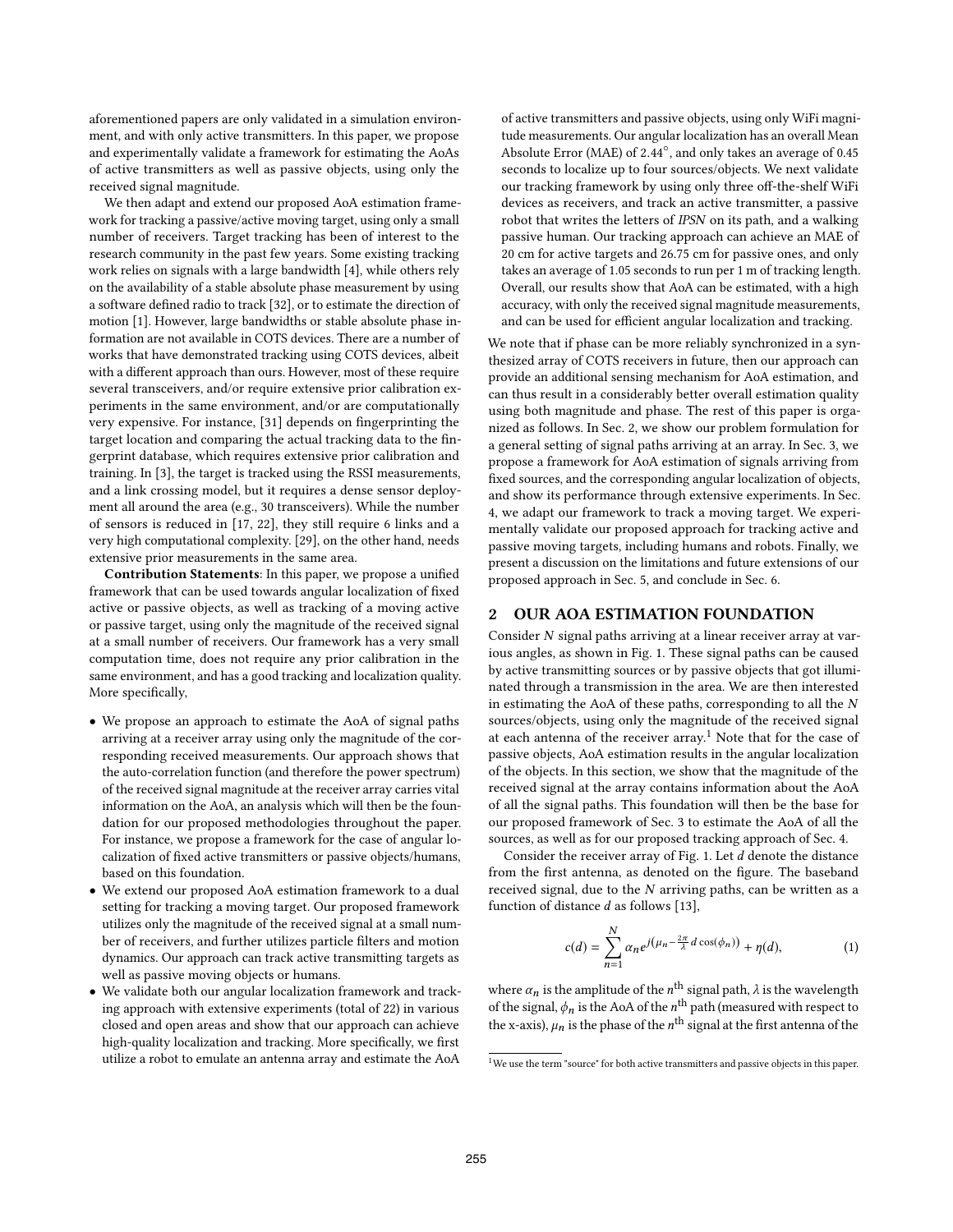

**Figure 1:** N **Signal paths arriving at a receiver array.**

array, and  $\eta(d)$  is the receiver noise. Let  $A_{\text{corr}}(\Delta)$  denote the autocorrelation function of the baseband received signal magnitude,  $|c(d)|$ , at lag  $\Delta$ .

LEMMA 2.1. 
$$
A_{corr}(\Delta)
$$
 can be written as follows [13],  
 $A_{corr}(\Delta) = C_A + C_C \delta(\Delta)$ 

$$
+\sum_{n=1}^{N-1}\sum_{m=n+1}^{N}C_{m,n}\cos\left(2\pi\frac{\Delta}{\lambda}(\psi_n-\psi_m)\right),\qquad(2)
$$

*where*  $C_A$  *is a constant that depends on the total signal power,*  $C_{\sigma_n}$  *is a* constant that depends on the noise variance  $\sigma_n^2$  and the signal power,  $C_{m,n} = \frac{\pi \overline{\alpha_m^2 \alpha_n^2}}{16P}, \psi_n = \cos(\phi_n), P = \sum_{n=1}^{N} \alpha_n^2$  is the total power of *the received signal, and* δ(.) *is the Dirac Delta function.*

Proof. See Appendix A.

Then, by taking the Fourier transform of  $A_{\text{corr}}(\Delta)$ , we get,

$$
\mathcal{A}(f) = C_A \delta(f) + C_{\sigma_\eta}
$$
  
+
$$
\sum_{n=1}^{N-1} \sum_{m=n+1}^{N} \frac{C_{m,n}}{2} \left( \delta[f - \frac{\psi_n - \psi_m}{\lambda}] + \delta[f + \frac{\psi_n - \psi_m}{\lambda}] \right).
$$
  
(3)

Eq. 3 shows that  $|\mathcal{A}(f)|$  has peaks at the frequencies  $\pm(|\psi_n - \psi|)$  $\psi_m$ | $)/\lambda$ , for  $1 \le n < m \le N$ .<sup>2</sup> For the sake of simplicity, we normalize the frequency with respect to  $\frac{1}{\lambda}$ , so that the peaks in the spectrum occur at  $\pm |\psi_n - \psi_m|, 1 \leq n < m \leq N$ . It can be seen from Eq. 3 that the locations of the peaks of  $|\mathcal{A}(f)|$  contain information about the AoA of the N signal paths. In the next section, we then propose a framework to use this information and estimate all the AoAs.

# **3 AOA ESTIMATION FOR FIXED SOURCES/OBJECTS**

In this section, we consider the scenario where there are unknown fixed active or passive signal sources located in an area. We are then interested in estimating the AoAs of the signals from these sources at the receiver array, thus localizing the direction of these sources/objects, using only the magnitude of the corresponding received signal measurements. The signal measurements can be obtained by using an array of fixed antennas, or by using an unmanned vehicle that utilizes its motion to collect measurements along a route, thus synthesizing an antenna array. We next propose a framework to estimate the AoAs of signals from fixed sources. We present extensive experimental results for estimating the AoAs for both active and passive cases.

## **3.1 AoA Estimation Methodology**

Consider N signal sources present on one side of a receiver array, i.e., sources whose AoAs  $\{\phi_n, 1 \le n \le N\}$  satisfy  $0^\circ \le \phi_n <$ 180 $\textdegree$  (see Fig. 1). Let  $\Psi = {\psi_1, \psi_2, \dots, \psi_N}$ , where  $\psi_n = \cos(\phi_n)$ . Define the function  $D(U)$  on a set of real numbers U as the set of all the unique pairwise distances between the elements of  $U$ , i.e.  $D(U) = \{ |u_i - u_j| : u_i, u_j \in U, i \neq j \}$ . Let Q be the set of the absolute values of the pairwise differences of the cosines of AoAs, i.e.  $Q = D(\Psi)$ . Without loss of generality, we assume that Q is ordered:  $Q = \{q_1, q_2, ..., q_M\}, q_1 > q_2 > ... > q_M$ . We are then interested in estimating Ψ, and hence the AoAs, using the set of pairwise distances Q, obtained using Eq. 3.

The problem of estimating a set of  $N$  real numbers,  $B$ , given the multiset of absolute differences (distances) between every pair of numbers, ΔB, is called the Turnpike problem [16]. This problem has been explored extensively in the literature and solvers have been proposed for finding its solution [16]. However, it is not possible to obtain a unique solution set using just the set  $\Delta B$ . For instance, for a solution B, the sets obtained through translation  $B + \{e\} =$  ${b + e : b \in B}$ , mirroring  $-B = \{-b : b \in B\}$ , or a combination of both  $-B + \{e\}$ , would also result in the same set of distances  $\Delta B$ , for any constant e. Furthermore, when the number of points  $N \geq 6$ , there exist other possible solutions that do not arise from the above construction [16].

The existing solvers for the Turnpike problem require that the set of distances should contain all the  $\binom{N}{2}$  pairwise distances (or that we know the multiplicity of the non-distinct distances, if any), and they suffer from the translation and mirroring ambiguities as well as other ambiguities. In our AoA estimation problem though, we will not know the multiplicity of the possible non-distinct distances. Furthermore, we also have to resolve the aforementioned translation and mirroring ambiguity. Thus, we cannot utilize the solvers proposed for the Turnpike problem in our setting. Therefore, in this section we propose our approach to estimate the AoAs from the pairwise cosine distances.

In order to overcome the ambiguity arising due to the translation and mirroring of Ψ, we can place a reference signal source (i.e., a transmitter) at one extreme of the span of angles, say  $\phi_{\text{ref}} = 0^{\circ}$ , so that  $\psi_{\text{ref}} = 1$ . This also implies that any valid solution set would only contain  $\psi$ s that are less than or equal to  $\psi_{\text{ref}}$ , a condition we then utilize in our proposed methodology. However, there still exist multiple solutions for a set Q.

We next describe our proposed algorithm to first find all the valid sets of solutions  $\{\psi_n : 1 \le n \le N\}$ , for a given distance set Q. Then, we show how we can reduce the number of valid solutions (and possibly obtain a unique solution) by utilizing measurements from two arrays in different configurations.

*3.1.1 Proposed Approach for Finding All Possible Angle Solutions.* We next describe how we can obtain all the valid solution

<sup>&</sup>lt;sup>2</sup>Note that the Fourier transform of  $|c(d)|^2$  also has a similar frequency content. However, the spectrum of  $|c(d)|^2$  is considerably more noisy, as compared to  $\mathcal{A}(f)$ , since the effect of noise is minimized in the auto-correlation, due to the uncorrelated nature of the noise.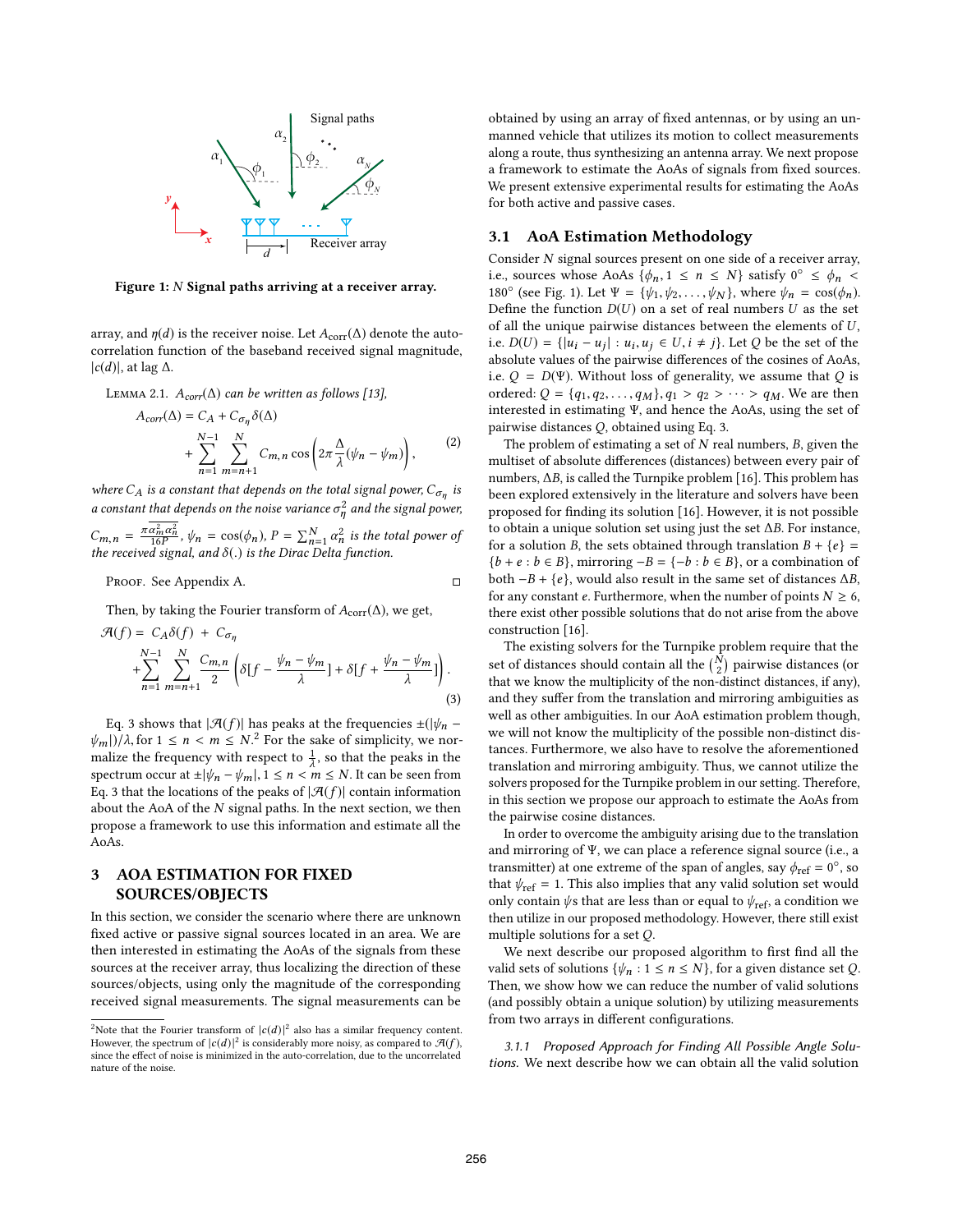

**Figure 2: Illustration of the reference point, the positioning of the first point corresponding to** q1**, and the two possible** valid position choices for  $\psi_2$ , in our proposed approach.

sets corresponding to Ψ, given the ordered set of distances Q, the AoA corresponding to the reference source at  $\phi_{\text{ref}} = 0^{\circ}$ , and the estimated number of sources (denoted by  $\tilde{N}$ ). We show how to estimate the number of sources in Sec. 3.1.2. Without loss of generality, we take the sets  $\Psi$  and  $Q$  to include the impact of the new added reference source at  $\phi_{\text{ref}}$ , i.e.,  $\Psi = {\psi_{\text{ref}}}, \psi_1, \dots, \psi_{N-1}$ . Then, we are interested in estimating the angles of the rest  $N - 1$  unknown sources.

The rightmost and leftmost extreme points of the set Ψ are defined by  $\psi_{\text{ref}} = 1$  and  $\psi_1 = \psi_{\text{ref}} - q_1$ , respectively, as shown in Fig. 2. Consider the positioning of the next point  $\psi_2$ , corresponding to q2. Fig. 2 shows the two possible valid position choices for it. Both these will result in a valid solution set. Similarly, for each of the remaining distances  $q_i$ ,  $3 \le i \le M$ , there exist a pair of positions on the line in Fig. 2, whose distance to the two extreme points correspond to that  $q_i$ . It is easy to confirm that these two positions are the only possible positions given the monotonicity of the set Q. This observation is the base of our proposed approach, which we detail next. Let the set  $\hat{S}$  denote the set of all the sets of valid solutions. We start with a valid partial solution, where a Valid Partial Solution (VPS) is a set S such that  $D(S) \subseteq Q$ . We then find all the valid solutions, as follows:

*Initialization:* We initialize the set of VPSs with  $S^{(1)} = \{ \psi_{ref} - \psi_{ref}\}$  $q_1, \psi_{\text{ref}}\}$ , which is the smallest VPS, containing only the two extreme points of Ψ.

*Iteration Update:* In iteration  $i$ , we place a point at a distance  $q_i$ from either of the extremes in the existing VPSs. More specifically, for each set  $S \in S^{(i-1)}$ , we generate one test set by adding a point at a distance  $q_i$  from the rightmost extreme, and another test set by adding a point at a distance  $q_i$  from the leftmost extreme. If the pairwise distances of the new sets are a subset of  $Q$ , we then add these test sets to  $\mathcal{S}^{(i-1)}$  to generate  $\mathcal{S}^{(i)}$ .

*Algorithm Termination:* The algorithm is terminated after M − 1 iterations, which corresponds to exhausting all the elements of Q. A set  $S \in \mathcal{S}^{(M)}$  is a possible solution for  $\Psi$  if the cardinality of  $S$  is  $\hat{N}$  and  $D(S) = Q$ . We then use all such sets S to generate  $\hat{S}$ , the final set of all the possible solutions. Algorithm 1 shows the pseudo-code for this algorithm.

Remark 1. *It can be easily confirmed that the aforementioned algorithm captures all the possible valid solution sets, even when there are distance multiplicities.*

REMARK 2. *Note that*  $\phi_{ref}$  *does not have to be necessarily* 0°*. As long as it is the smallest possible angle (i.e., all the other angles are greater than it), then the previous algorithm works.*

While we have removed the ambiguity due to translation and mirroring, the previous algorithm can still result in a number of valid solutions. If there is no distance multiplicity, then we can prove that there will only be two solutions by using  $\psi_{\text{ref}}$ , when the number of unknown sources is less than 5 (see the Turnpike literature [16]). In general, however, there may be more than two possible solution sets. Next, we show how we can further reduce the number of possible solutions.

| Algorithm 1 Finding all possible angle solutions                                                                                                      |
|-------------------------------------------------------------------------------------------------------------------------------------------------------|
| <b>function</b> findAllPossibleAngles(Q, $\psi_{\text{ref}}$ , N)                                                                                     |
| 1: Initialize $S^{(1)} \leftarrow {\psi_{ref} - q_1, \psi_{ref}}$                                                                                     |
| 2: for all $2 \le i \le M$ do                                                                                                                         |
| $S^{(i)} \leftarrow S^{(i-1)}$<br>3:                                                                                                                  |
| for all sets $S \in S^{(i-1)}$ do<br>4:                                                                                                               |
| $S_1^{\text{test}} \leftarrow S \cup \{\psi_{\text{ref}} - q_i\}$ , and $S_2^{\text{test}} \leftarrow S \cup \{\psi_{\text{ref}} - q_1 + q_i\}$<br>5: |
| for all $k \in \{1, 2\}$ do<br>6:                                                                                                                     |
| if $D(S_k^{\text{test}}) \subseteq Q$ then<br>7:                                                                                                      |
| $S^{(i)} \leftarrow S^{(i)} \cup S_{\iota}^{\text{test}}$<br>8:                                                                                       |
| end if<br>9:                                                                                                                                          |
| end for<br>10:                                                                                                                                        |
| end for<br>11:                                                                                                                                        |
| $12:$ end for                                                                                                                                         |
| 13: $\hat{S} \leftarrow \{S : S \in \mathcal{S}^{(M)}\}$ , cardinality(S) = $\hat{N}, D(S) = Q\}$                                                     |
| return $\hat{\Phi}_{\text{all}} = \cos^{-1} \hat{S}$                                                                                                  |

*3.1.2 AoA Estimation with Multiple Routes.* In order to reduce the ambiguity due to multiple possible solutions obtained using Algorithm 1, we propose to use another set of measurements collected by a receiver array with a different orientation. This new magnitude measurement can be obtained either by another fixed receiver array or by an unmanned vehicle that moves along a route with a different orientation. This solution is thus particularly suitable for the case of an unmanned vehicle emulating a receiver array, since traversing two straight routes is a trivial task for an unmanned vehicle. Fig. 3 shows an example of this scenario. Suppose that the AoAs of the signal sources for the first array configuration are  $\{\phi_n : 1 \le n \le N\}$ . For the second array that is tilted by an angle  $\Omega$ in the clockwise direction, the AoAs are now  $\{\phi_n + \Omega : 1 \le n \le N\}$ and the reference source has an angle of arrival  $\Omega$  or equivalently,  $\psi_{\text{ref}} = \cos(\Omega).$ 

Since cosine is not a linear function of its argument, utilizing two sets of array measurements results in different sets of pairwise distances Q and Q'. Therefore, we can obtain the set of all possible angle solutions individually for  $Q$  and  $Q'$  (using Algorithm 1), and then take the intersection of the two sets to find the common valid solution(s). More specifically, let  $\Phi_{all,1}$  and  $\Phi_{all,2}$  indicate the AoA solution sets for  $Q$  and  $Q'$  respectively. The intersection of the two sets  $\Phi_{\text{all},1}$  and  $\Phi_{\text{all},2} - {\Omega}$  is then our final estimated AoAs.<sup>3</sup> Intuitively, the chance that the two routes have more than one possible common set is considerably small. However, it is challenging to theoretically prove the uniqueness, or derive the conditions

 $^3\rm{Note}$  that in practice, the angles from the two sets  $\Phi_{\rm all,1}$  and  $\Phi_{\rm all,2}$  (after subtracting  $\Omega$  from  $\Phi_{\mathrm{all},2})$  may never be equal, owing to noise or rounding errors. Therefore, we need to compare the sets within a tolerance level.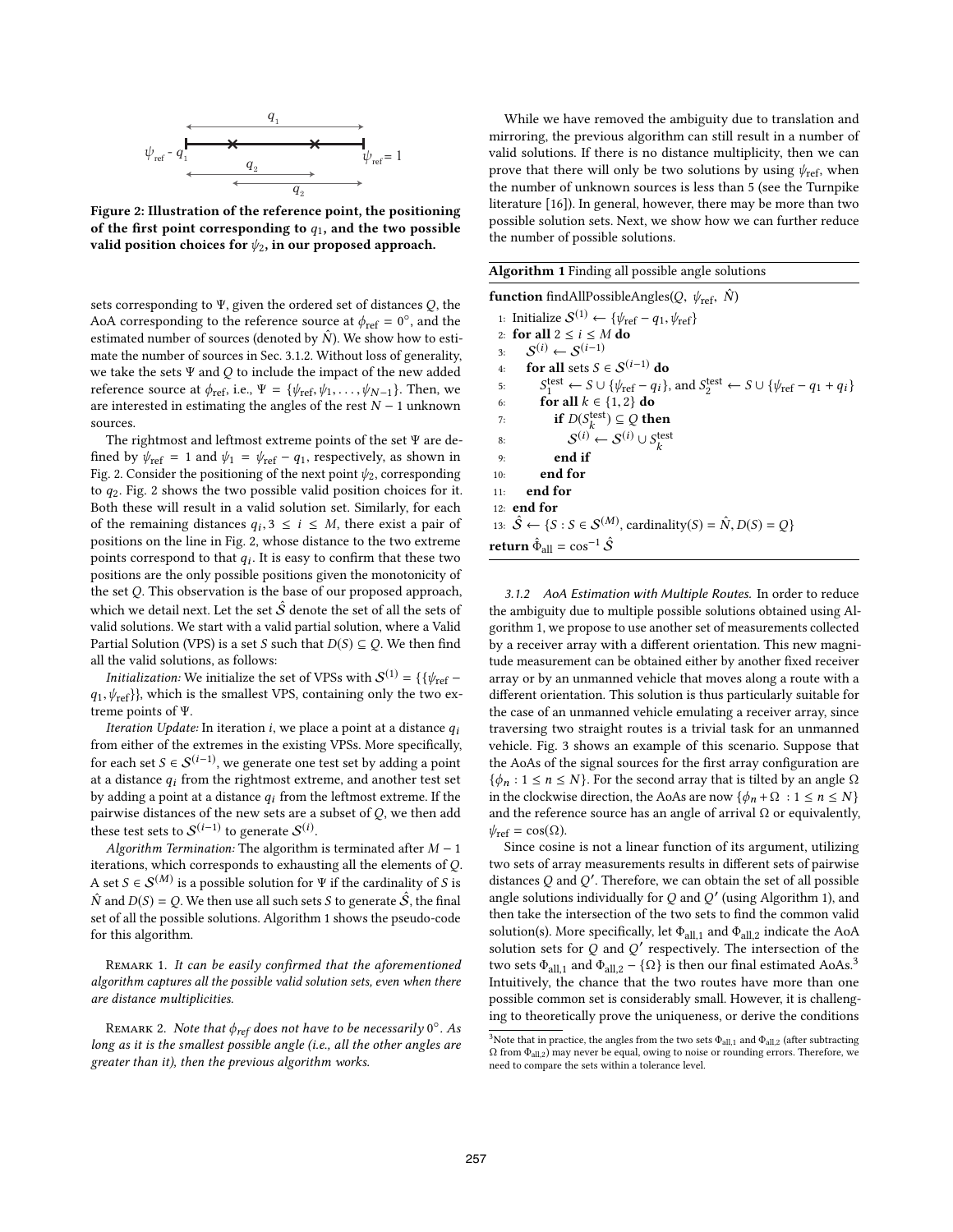for the uniqueness of the final solution set. Thus, we leave any such proof to future work. However, we have observed through extensive simulations for up to 8 signal sources that our algorithm results in a unique solution for the AoA estimation problem. Furthermore, if there is more than one solution set in the common set, we can collect measurements along another array route to obtain a unique solution. This online strategy is in particular suitable for the case of an unmanned vehicle emulating an array. We note that our proposed strategy is computationally very efficient. We report on sample times in the next section. We next discuss some aspects of the proposed approach.

*Criteria for Choosing* Ω*:* The orientation of the second array, Ω, determines the extent of dissimilarity between the sets Q and  $Q'$ , where a larger Ω is likely to result in a higher dissimilarity. Therefore, it is preferable to use as large an  $\Omega$  as possible. However, we require all the sources in the area to lie on one side of the receiver array (i.e., upper half plane) in the second configuration as well. Therefore, we can use the first set of distances  $Q$ , to estimate the largest AoA at the first receiver array as  $\phi_{\text{max}} = \cos^{-1}(1 - q_1)$ . This implies that the possible range of values for  $\Omega$  is  $0 < \Omega <$ 180<sup>°</sup> –  $\phi_{\text{max}}$ . Note that if  $\phi_{\text{ref}}$  for the first route was  $\phi_{\text{min}} > 0$ instead of 0, where  $\phi_{\text{min}}$  is smaller than all source angles, then the condition for Ω becomes  $-\phi_{\text{min}} < \Omega < 180^\circ - \phi_{\text{max}}$ , where  $\phi_{\text{max}} = \cos^{-1}(\cos(\phi_{\text{min}}) - q_1).$ 

*Choice of Number of Sources:* Given a set of unique distances Q and  $Q'$ , we are interested in estimating the AoAs corresponding to the smallest number of sources that can result in the two sets of distances. For N sources, the maximum number of possible pairwise distances is  $\binom{N}{2}$ . Suppose that the cardinality of sets Q and Q' are  $M$  and  $M'.$  Therefore, the estimated number of sources  $\hat{N}$  should satisfy  $M \leq {(\hat{N}) \choose 2}$  and  $M' \leq {(\hat{N}) \choose 2}$ , which translate to the conditions:  $\hat{N} \geq \frac{1+\sqrt{1+8M}}{2}$  and  $\hat{N} \geq \frac{1+\sqrt{1+8M'}}{2}$ . Hence, we set  $\hat{N}_{\text{min}}$  as the smallest integer satisfying the previous two inequalities.

We start by assuming that we have  $\hat{N} = \hat{N}_{\text{min}}$  sources. We then solve for the AoAs for the sets  $Q$  and  $Q'$  separately, using the approach of Sec. 3.1 (Algorithm 1). If the intersection of  $\Phi_{\text{all},1}$  and  $\Phi_{\text{all},2}$  –  $\{\Omega\}$  is an empty set, we then need to increase  $\hat{N}$  by 1, until we get a non-empty intersection set of solutions.

Remark 3. *It is highly unlikely that adding an element* ψ*new to the true set* **Ψ** *or taking out one element of it will produce the same* Q and Q' respectively for both the routes. Hence, it is highly unlikely *that using any* Nˆ *other than the true* N *will produce non-empty intersection set of solutions.*

Remark 4. *For the case where we are interested in finding all the valid solutions with only one measurement array,*  $\hat{N}$  *can be chosen as*  $\hat{N}_{min} = \left\lceil \frac{1 + \sqrt{1 + 8M}}{2} \right\rceil$ , which corresponds to the smallest number of *sources that could have resulted in a cardinality of* M *for* Q*. If the current*  $\hat{N}$  *does not result in a valid solution, we then keep increasing*  $\hat{N}$  by 1 until we get a non-empty solution set.

*3.1.3 Solution for the Special Case of Dominant Reference Source.* Consider the case that the signals from the unknown signal sources are of lower transmission power as compared to the reference



**Figure 3: Framework for AoA estimation using two routes. Received signal magnitude measurements are collected along two arrays in order to reduce the ambiguity due to multiple sets of possible solutions to the AoA estimation problem.**

source at  $\phi_{\text{ref}}$ . *This case is in particular relevant when we are interested in estimating the direction of passive objects.* Then, the transmitted reference signal will bounce off of these objects and reach the receiver array with a considerably smaller power than that of the path from our reference transmitting source. In such a case, the AoA estimation problem is easier to solve, as we show next.

Consider  $N - 1$  unknown sources where the paths arriving from them at the receiver array have a lower power as compared to the reference source. This can happen for both the cases of active and passive sources. In the active case, this can happen when the active transmitters have a lower power as compared to our reference source. On the other hand, the passive case results in a dominant reference source almost all the time. Then, from Eq. 3, we can see that the pairwise coefficients  $C_{m,n}$  that correspond to the reference source and an unknown source would be the only significant peaks in the spectrum. More specifically, if the dominant reference source with a higher power is at  $0^\circ$ , and the unknown sources are at angles  ${\phi_1, \ldots, \phi_{N-1}}$ , then the estimated differences from the spectrum are  $Q = \{1-\cos(\phi_1), \ldots, 1-\cos(\phi_{N-1})\}$  since the rest of differences will have negligible peaks. Therefore, we can directly estimate the AoAs corresponding to the unknown sources as  $\{\cos^{-1}(1-q) : q \in \mathbb{R}\}$  $Q$ .

We next experimentally validate our proposed framework with several experiments for estimating the AoAs of both the active and passive signal sources.

# **3.2 Experimental Results for the Case of Fixed Sources/Objects**

In this section, we present our experimental results and show the performance of our proposed framework for estimating the AoA in three scenarios: (a) fixed active (transmitting) sources, (b) fixed active sources with a dominant reference source, and (c) fixed passive objects. In the experiments, we use a TP-Link AC1750 WiFi router as a transmitter. The router operates in the 5 GHz band. The output signal of the router is split into  $N$  branches using a power divider, in order to create N signal sources for the fixed active source scenario. We use a laptop with Intel 5300 NIC WLAN card as the receiver. The laptop measures the magnitude of the WiFi Channel State Information (CSI) using Csitool  $[10]$ .<sup>4</sup> The laptop is mounted on a Pioneer

 $4$ Note that the CSI magnitude captures the channel gain, which can be used as an alternative to the received signal magnitude, without affecting our framework.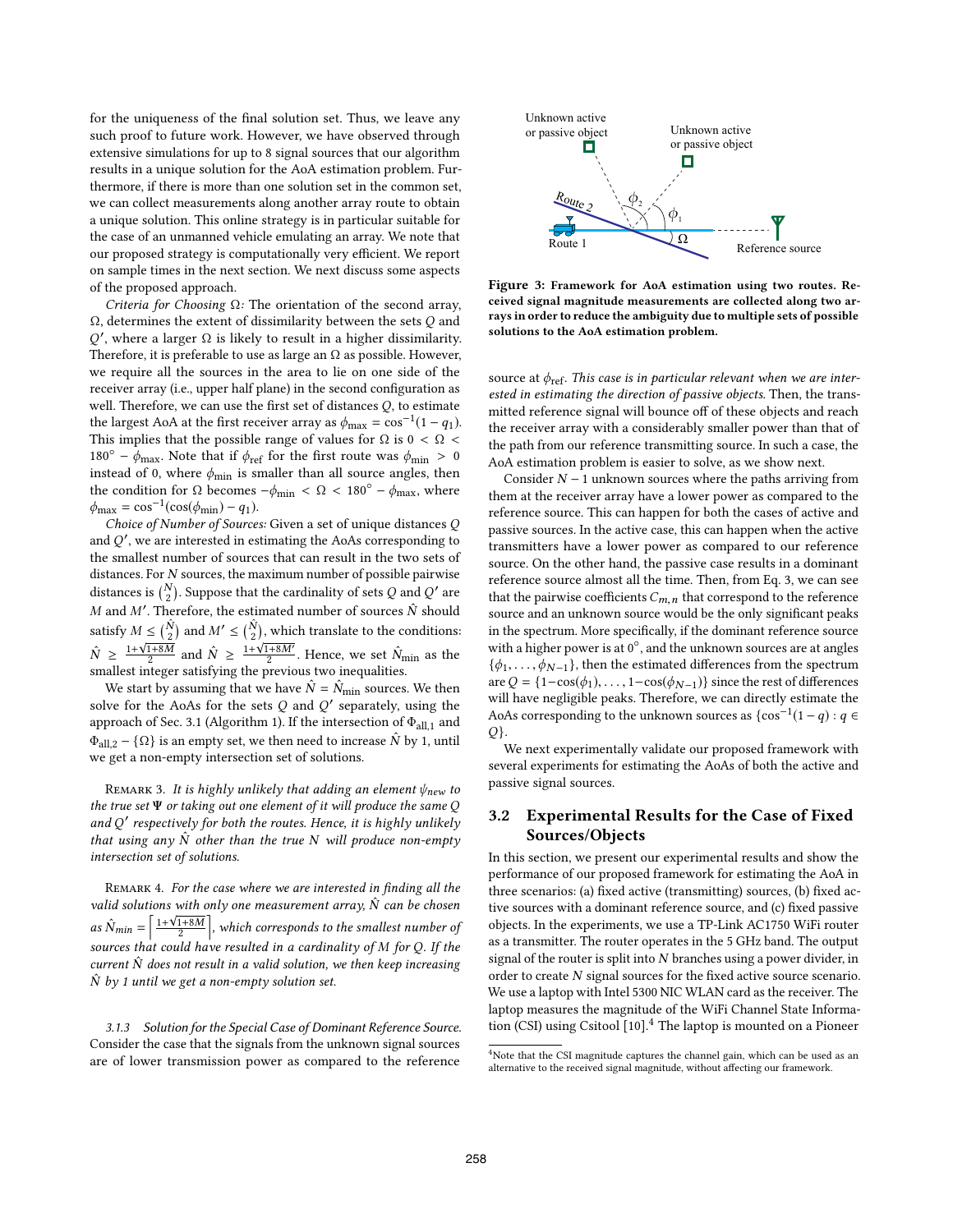

**Figure 4: Experimental setup for the problem of AoA estimation of active sources in various areas on campus: (a) a closed area in a parking structure, and (b) and (c) open areas.**

3-AT mobile robot [11], and the robot moves along a linear route. The motion of the robot enables signal measurements at several locations along the route, thus emulating an antenna array. We utilize a spatial sampling frequency of 10 samples/cm, which is well above the Nyquist sampling rate. It should be noted that while the Intel 5300 card is capable of reporting a measurement for the phase of the signal, the phase measurement at different robot positions can not be properly related to each other due to frequency drift and other sources of random errors [33].

*3.2.1 AoA Estimation of Active Sources.* In this section, we present our experimental results for the AoA estimation of signals arriving from multiple active sources (transmitters) in both closed and open areas. Consider the closed area shown in Fig. 4 (a). One reference source is located at an angle  $\phi_{ref} = 0^\circ$  and 2 unknown sources are located such that their true AoAs are 90◦ and 120◦. The robot then collects measurements along two routes of length 1 m each, with the orientations of the routes corresponding to  $\Omega = 0^\circ$  and  $\Omega = 25^\circ$ . Fig. 5 then shows the normalized spectra of the auto-correlation functions  $|\mathcal{A}(f)|$  across the arrays, for both routes of the robot. It can be seen that the second array configuration results in a different set of distances. We identify the peaks as those points with a minimum prominence value of 10% of the maximum peak (a point is a peak if it is higher than its neighbors by 10% of the max peak value). Then, using our proposed framework of Sec. 3.1, we obtain a unique final solution as {0, 90.43, 117.57}, resulting in a Mean Absolute Error (MAE) of 1.43◦.

Additionally, we performed several other experiments in the open and closed areas of Fig. 4 (a-c) . Table 1 (top) summarizes the results of 4 different experiments carried out in these locations. We can see that our proposed framework can estimate the AoAs of multiple sources accurately, with an overall MAE of 1.3◦.

*3.2.2 AoA Estimation of Active Sources with a Dominant Reference Source.* In the previous results, no assumptions were made regarding the power level of the active sources as compared to the



**Figure 5: The normalized spectra of the auto-correlation of the magnitude measurements obtained for both routes of the robot, for the active-source AoA estimation experiment of the closed area of Fig. 4 (a). Dashed lines represent the true theoretical peak locations.**

| True AoAs                | <b>Estimated AoAs</b>     |                         |
|--------------------------|---------------------------|-------------------------|
| $\{66.42, 120\}$         | ${67.74, 120.22}$         |                         |
| ${66.42, 120}$           | ${66.14, 120.29}$         | (Top)<br>Two            |
| $\{66.42, 120, 143.13\}$ | ${65.99, 117.4, 140.72}$  | arrays                  |
| $\{90, 120\}$            | ${90.43, 117.57}$         |                         |
| <b>MAE</b>               | $1.3^\circ$               |                         |
| $\{66.42, 120\}$         | ${68.18, 121.27}$         | (Bottom)                |
| ${66.42, 120}$           | ${64.88, 117.7}$          | Dominant                |
| ${66.42, 120, 143.13}$   | ${64.59, 117.3, 140.9}$   | reference               |
| $\{66.42, 120, 143.13\}$ | ${68.15, 121.1, 146.2}$   | $\mathcal{R}$<br>source |
| $\{66.42, 120, 143.13\}$ | $\{61.52, 117.7, 146.2\}$ | one array               |
| MAE.                     | $2.79^{\circ}$            |                         |

**Table 1: Summary of the experimental results for AoA estimation of active sources – (top) solved with proposed approach of Sec. 3.1.2 with two robotic arrays, and (bottom) solved with the proposed approach of Sec. 3.1.3, with a dominant reference source and one robotic array.**

reference source. Instead, two robotic routes were used to uniquely find the AoAs. As we proposed in Sec. 3.1.3, if the reference source is non-negligibly stronger than the unknown active sources, we can then solve for the unknown sources with only one robotic route and with a simpler approach. We next experimentally validate this case. A dominant reference source with a high power is located at an angle  $\phi_{\text{ref}} = 0^{\circ}$ . For the dominant reference source, we use an antenna with a 12 dB higher gain than the antennas of the other unknown sources. Table 1 (bottom) then summarizes our results using our proposed approach of Sec. 3.1.3, for experiments in the three areas shown in Fig. 4. We can see that our proposed framework accurately estimates the AoA in this case as well, with an MAE of 2.79◦.

*3.2.3 AoA Estimation of Passive Objects.* We next present our experimental results for the AoA estimation of passive objects. AoA estimation then refers to estimating the direction of these objects with respect to the antenna array. Consider the scenario shown in Fig. 6 (c), for instance. Our reference source is located at an angle of  $\phi_{ref} = 0^{\circ}$  and two humans are standing at angles  $\phi_1 = 90^{\circ}$ and  $\phi_2 = 110^\circ$ . Since the reference source will be dominant in the passive case, we can use the framework of Sec. 3.1.3, and directly estimate the AoA, using one robotic array, and from the spectrum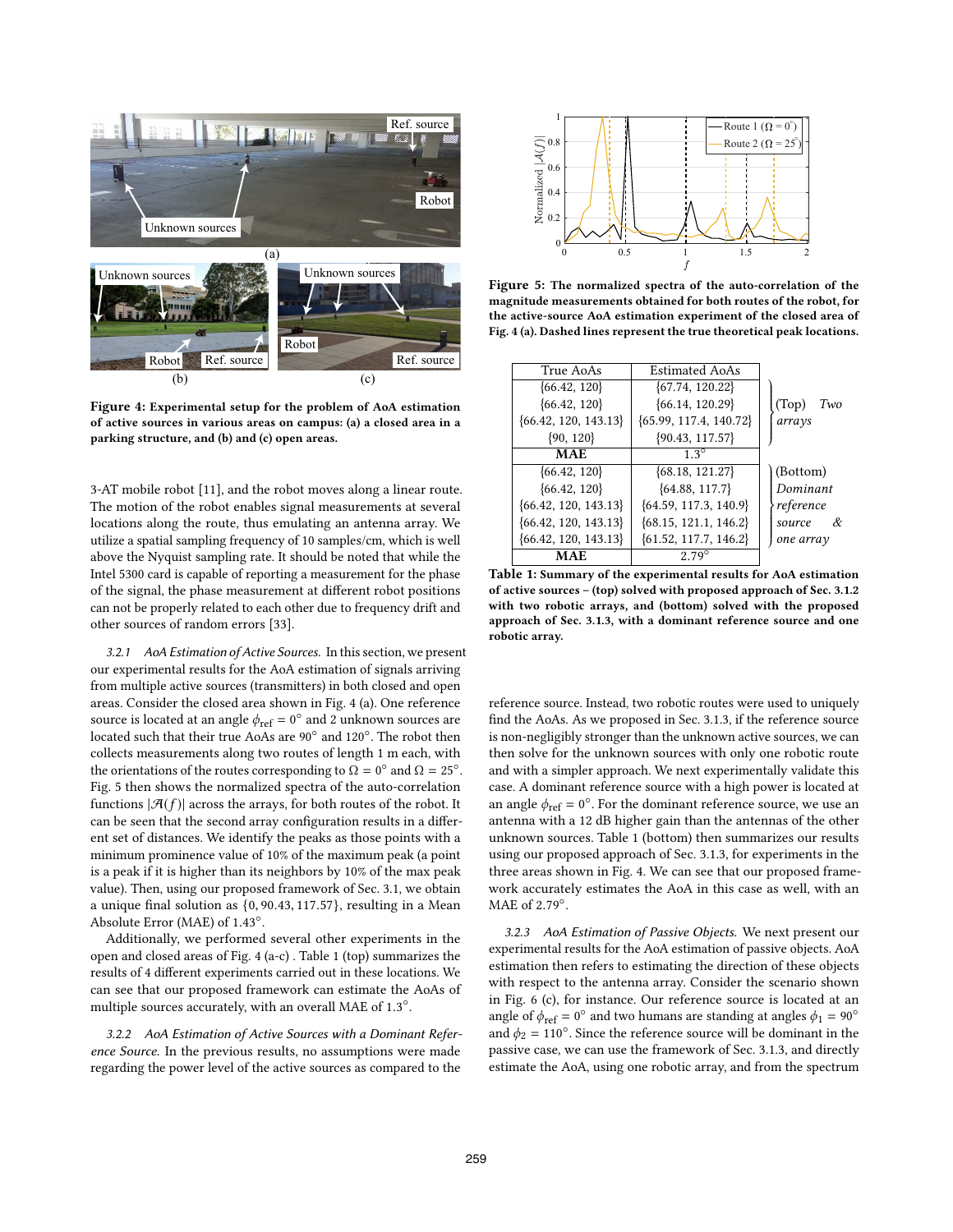

**Figure 6: Experimental setup for the AoA estimation (estimation of the direction) of passive sources in various areas on our campus: (a)–(b) passive objects, and (c) humans.**



**Figure 7: A sample normalized spectrum of the auto-correlation of magnitude measurements for the passive case of two humans in the area of Fig. 6 (c), using only one robotic array. Dashed lines represent the true AoAs.**

| True AoAs      | <b>Estimated AoAs</b>   |                         |
|----------------|-------------------------|-------------------------|
| ${90, 120}$    | ${92.38, 124.2}$        |                         |
| ${90, 110}$    | ${89.14, 111.4}$        | $\{2 \text{ objects}\}$ |
| ${45, 90}$     | ${42.18, 80.14}$        |                         |
| ${45, 69, 90}$ | ${46.68, 64.88, 86.66}$ | $\{3 \text{ objects}\}$ |
| $\{90, 110\}$  | ${89.14, 111.4}$        | $2$ humans              |
| <b>MAE</b>     | $2.99^{\circ}$          |                         |

**Table 2: Summary of the AoA experimental results (angular localization) for the case of passive objects/humans, using one robotic array.**

shown in Fig. 7. As can be seen, the peaks in the spectrum are located at angles 89.14◦ and 111.4◦, which are very close to the true angles, resulting in an MAE of 1.13◦. Table 2 summarizes the results of 5 different experiments for passive objects, carried out in the three locations shown in Fig. 6. The overall MAE is 2.99◦ over all the passive experiments, indicating a very good accuracy.

*3.2.4 Performance with Additional Phase Information.* We next compare the performance of our magnitude-only approach with the case where phase can be additionally measured in the receiver. More specifically, we performed a set of 5 active-source experiments using USRP N210 Software Defined Radio (SDR) platforms [20], thus measuring both the received signal magnitude and phase. We then estimated the AoAs of signals arriving from the active sources by using the additional phase information and traditional beamforming. The resulting MAE of AoA estimation when additional phase information was available was 0.93◦. On the other hand, the corresponding MAE, using our proposed AoA estimation framework and with only magnitude measurements, was 1.76◦. This shows that our proposed approach that uses only signal magnitude has a performance comparable to the case where additional phase information is available.

Overall, our proposed framework can accurately estimate the AoA of fixed active sources as well as passive objects, using only magnitude of the received signal measurements. *Our approach is also computationally efficient*. For instance, it took an average of 0.45 seconds (averaged over all the 14 presented results) to find the final solution in MATLAB.

Next, we show how our AoA estimation framework can be adapted to track a moving target (both active and passive).

#### **4 TRACKING A MOVING TARGET**

In this section, we show how our proposed magnitude-only AoA estimation approach can be deployed to track a moving active or passive target, using only the magnitude of the received signal at a small number of receivers. By an active moving target, we mean a moving transmitter, such as a moving vehicle that emits a signal as it moves. A passive target, on the other hand, refers to a moving object that has no transmitter on board, such as a moving human or robot that does not emit any signal. We first show the duality between the target tracking problem and the previous AoA estimation problem of fixed sources. Then, we show that using the aforementioned methodology, in conjunction with motion dynamics, can localize and track a moving target. We start by discussing the active target tracking scenario.

**Active Target Tracking:** Consider the scenario shown in Fig. 8 (a), where a known fixed receiver (Rx) receives wireless signals from a known fixed transmitter  $(Tx_{fix})$  and an unknown moving active transmitter (Tx<sub>mov</sub>). Tx<sub>mov</sub> moves with a constant speed,  $v$ , along a line that makes an angle  $\theta_{\rm o}$  with the x-axis, and an angle  $\phi_r$  with the line connecting Tx<sub>mov</sub> and Rx, as shown in the figure. The total baseband received signal at the receiver at time  $t$ ,  $c(t)$ , will then be,

$$
c(t) = \alpha_1 e^{j\mu_1} + \alpha_2 e^{j(\mu_2 - \frac{2\pi}{\lambda} \upsilon \psi_r t)} + \eta(t), \tag{4}
$$

where  $\alpha_1, \alpha_2$  are the amplitudes of the paths from Tx<sub>fix</sub> and Tx<sub>mov</sub>, respectively. Parameter  $\mu_1$  is the phase of the signal arriving from  $Tx_{fix}, \mu_2$  is the phase of the signal from  $Tx_{mov}$  when the moving target is at its initial position ( $t = 0$ ),  $v$  is the speed of Tx<sub>mov</sub>, and  $\psi_r = \cos(\phi_r)$ . By comparing Eq. 4 and Eq. 1, we can see the equivalence between the two equations, where Eq. 4 can be considered a special case of Eq. 1 with  $N = 2$  sources,  $\psi_1 = 0$  and  $\psi_2 = \psi_r$ . Basically, the magnitude-only tracking problem can be considered as the *dual* of our previous AoA estimation problem, where the moving transmitter  $Tx_{mov}$  synthesizes a transmit array, and the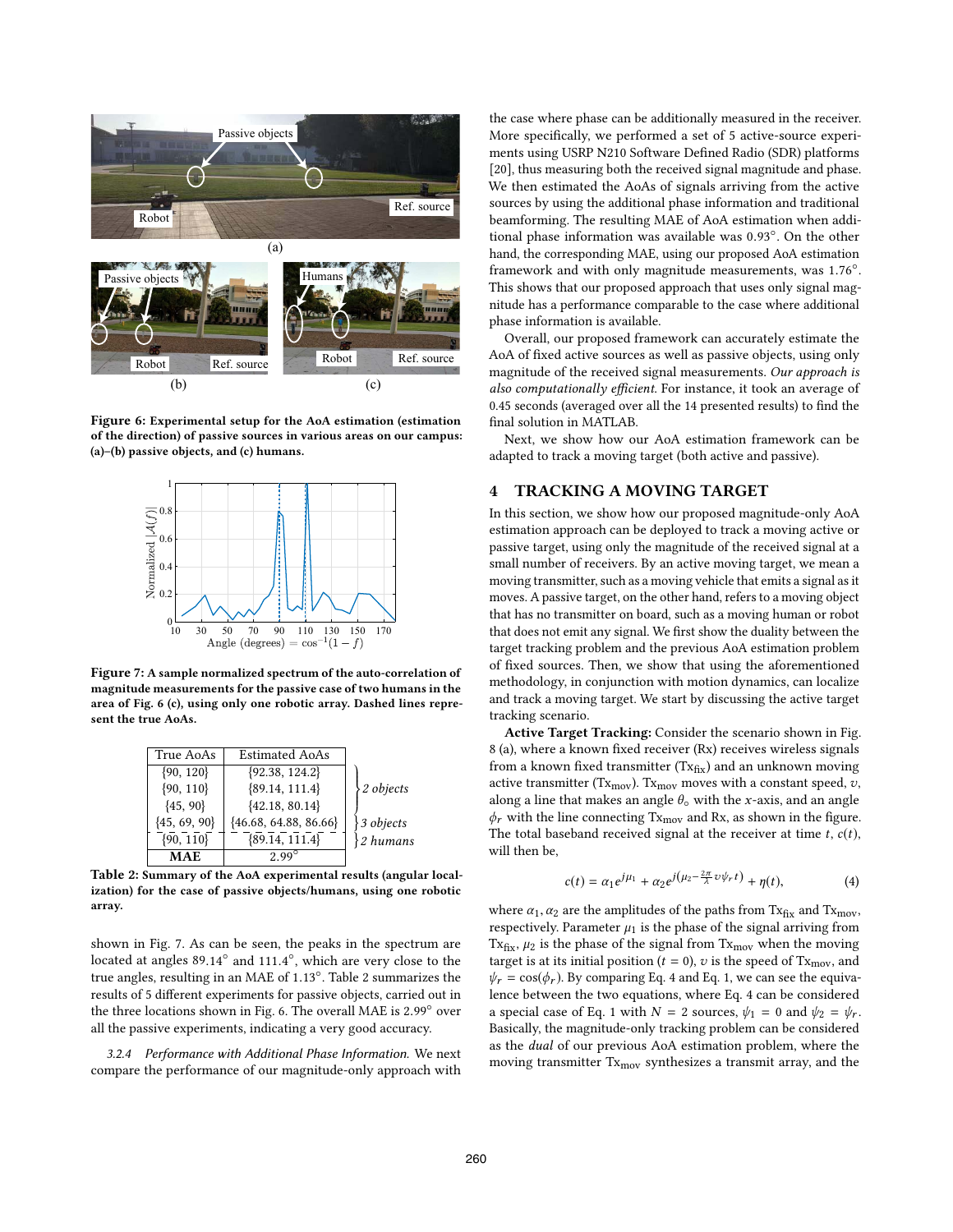

**Figure 8: The setup for tracking a moving (a) active target, and (b) passive target, with only magnitude measurements at the receiver.**

quantity  $\psi_r$  relates to the angle of departure instead of the AoA. Therefore, we can use our framework of Sec. 2 to estimate  $|\psi_r|$ .

Remark 5. *Note that if there are unknown fixed transmitters in the area, they will not affect the tracking quality. This is due to the fact that any fixed transmitter will result in a constant term (such as the first term in Eq. 4) with*  $\psi = 0$ *. Thus, the non-DC peaks of the spectrum will only correspond to*  $\psi_r$ . This is in particular attractive *as the signal may bounce of other fixed objects in the area, creating several paths to the receiver.*

**Passive Target Tracking:** Consider the case where we are interested in tracking an unknown moving target that is passive, i.e. the target does not have a signal source onboard, but reflects the incident signal from  $Tx_{fix}$ , as shown in Fig. 8 (b). The received signal at Rx can then be written as follows:

$$
c(t) = \alpha_1 e^{j\mu_1} + \gamma \alpha_2 \alpha_3 e^{j(\mu_2 - \frac{2\pi}{\lambda} v \psi_r t)} + \eta(t),
$$
 (5)

where the first term is the same as the first term in Eq. 4,  $\gamma$  is the reflection coefficient from the moving target,  $\mu_2$  is the phase of the reflected path when the target is at its initial position  $(t =$ 0), and  $\psi_r = \cos(\phi_r) + \cos(\phi_T)$ . Similar to the active case, the duality between Eq. 5 and Eq. 1 can be seen. Thus, we can use our framework of Sec. 2 to estimate  $|\psi_r|$ , which, in this case, is equal to  $|\cos(\phi_r) + \cos(\phi_T)|$ .

**Resolving the Tracking Ambiguity:** In general, our magnitudebased tracking problem is easier than our previous AoA estimation of fixed sources since there is only one angle to be estimated per moving target, and the impact of all non-moving transmitters/objects will not be seen in the power spectrum. However, there are still ambiguities if only one receiver is used, as we shall explain next. Our tracking problem consists of estimating the location and bearing of Tx<sub>mov</sub> at each time instant t. However, using  $|\psi_r|$  as the only piece of information would result in ambiguities when solving such a problem. For instance, consider the problem of using one receiver to estimate the bearing of the active target, as shown in Fig. 9 (a). The target has a velocity vector  $\mathbf{v}_1^{(1)}$ . It moves in a direction that makes an angle  $\phi_{r_1}$  with the line connecting the target and the receiver Rx1. This results in  $|\psi_{r_1}| = |\cos(\phi_{r_1})|$  at the receiver Rx1. Then, as shown in Fig. 9 (a), four different velocity vectors  $(\pm \mathbf{v}_1^{(1)}$ and  $\pm \mathbf{v}_1^{(2)}$ ) can result in the same measurement. Thus, Rx1 cannot uniquely estimate the true bearing of the moving target. In addition, the starting point of the target can be any point in the workspace,



**Figure 9: An example of bearing estimation ambiguity for active** tracking – (a) Using one Rx, four different velocity vectors  $(\pm \mathbf{v}_1^{(1)}$ and  $\pm \mathbf{v}_1^{(2)}$ ) result in the same measurement of  $|\cos(\phi_{r_1})|$  at Rx1. (b) Using two Rx, only two velocity vectors  $(\pm \mathbf{v}_1^{(1)})$  result in measuring  $|\cos(\phi_{r_1})|$  and  $|\cos(\phi_{r_2})|$  at Rx1 and Rx2 simultaneously.

adding more ambiguity to the solution. To solve the bearing ambiguity, we can add more receivers. For instance, by adding one more receiver, we can see that two of those four solutions of Fig. 9 (a) will become invalid, as shown in Fig. 9 (b). However, there will still be the ambiguity between the actual velocity vector and the one pointing to the opposite direction. Adding more receivers will not resolve this specific type of ambiguity. It is easy to confirm that the passive case will also have ambiguities.

Since the main goal of this section is to track a moving target (active or passive), including its location and bearing, we use a small number of receivers to reduce the aforementioned bearing ambiguity. We furthermore utilize a non-linear dynamical system to represent the motion dynamics of the target. This dynamical system modeling, in conjunction with the receiver measurements, will then remove the remaining ambiguity of the bearing, as well as the location ambiguity, as we shall see next.

# **4.1 Nonlinear Dynamical System Modeling**

Consider the scenario where there are a total of R receivers located at  $(x_{r_i}, y_{r_i})$ ,  $1 \le i \le R$ , a fixed transmitter Tx<sub>fix</sub> located at  $(x_T, y_T)$ , and a moving target  $Tx_{\text{mov}}$  located at  $(x_0(t), y_0(t))$  at time t. The *state* of the target at time t is defined as the 3-dimensional vector  $\mathbf{x}_t = [x_\text{o}(t), y_\text{o}(t), \theta_\text{o}(t)]^T$ , where  $\theta_\text{o}(t)$  is the bearing of Tx<sub>mov</sub> at time t, and  $[.]^T$  is the transposition operator. A measurement process  $\Psi_t$  is an  $R\text{-dimensional vector}$  of measurements from all the receivers:  $\Psi_t = [|\hat{\psi}_{r_1}(t)|, |\hat{\psi}_{r_2}(t)|, ..., |\hat{\psi}_{r_R}(t)|]^T$ , where  $|\hat{\psi}_{r_i}(t)|$  is the measurement obtained at the  $i^{\text{th}}$  receiver at time  $t$ . In case of an active target, this measurement is related to the state of the target as follows:

$$
\left| \frac{\hat{\psi}_{r_i}(t, \mathbf{x}_t) \right|}{\sqrt{(x_{r_i} - x_\circ(t)) \cos (\theta_\circ(t)) + (y_{r_i} - y_\circ(t)) \sin (\theta_\circ(t))}} \right| + w_{r_i}(t),
$$
 (6)

where  $w_{r_i}(t)$  is the Gaussian measurement noise at receiver  $r_i$ , with variance  $\sigma^2_{\bm{w}_r}$ . On the other hand, in the case of passive target,  $\Psi_t$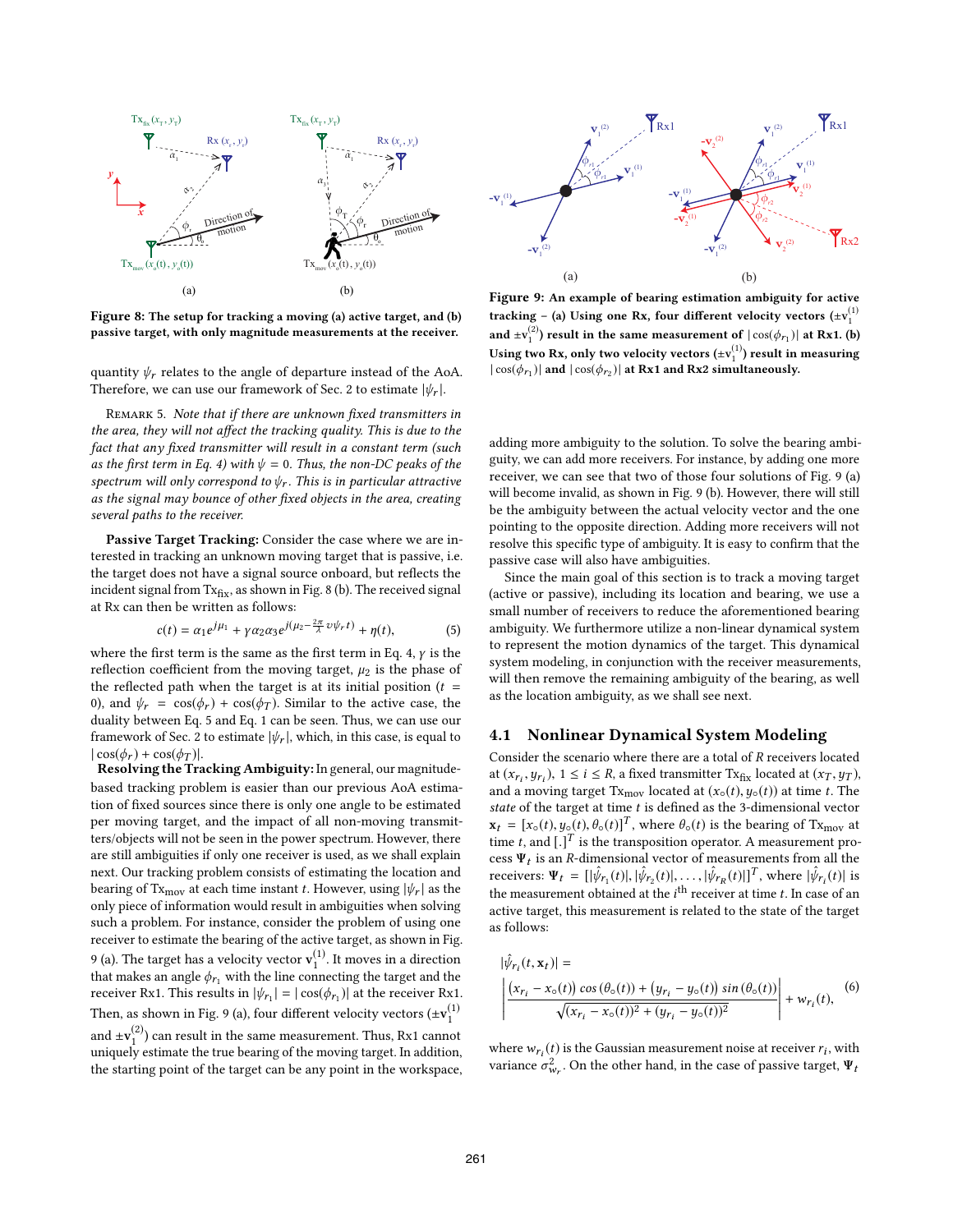is related to the state of the target as,

$$
|\hat{\psi}_{r_i}(t, \mathbf{x}_t)| = \left| \frac{(x_{r_i} - x_o(t)) \cos(\theta_o(t)) + (y_{r_i} - y_o(t)) \sin(\theta_o(t))}{\sqrt{(x_{r_i} - x_o(t))^2 + (y_{r_i} - y_o(t))^2}} + \frac{(x_T - x_o(t)) \cos(\theta_o(t)) + (y_T - y_o(t)) \sin(\theta_o(t))}{\sqrt{(x_T - x_o(t))^2 + (y_T - y_o(t))^2}} \right| + w_{r_i}(t).
$$
\n(7)

For the dynamics of  $x_t$ , we adopt a simple constant-speed motion model,  $\mathbf{x}_{t+1} = g(\mathbf{x}_t)$ , as follows:

$$
x_o(t + 1) = x_o(t) + v \cos(\theta_o(t)) + w_{x_o}(t + 1),
$$
  
\n
$$
y_o(t + 1) = y_o(t) + v \sin(\theta_o(t)) + w_{y_o}(t + 1),
$$
  
\n
$$
\theta_o(t + 1) = w_{\theta_o}(t + 1) + \begin{cases} \theta_o(t) & \text{w.p. } P_c \\ \sim \mathcal{U}(0, 2\pi) & \text{w.p. } 1 - P_c, \end{cases}
$$
\n(8)

where  $w_{x_0}, w_{y_0}, w_{\theta_0}$  are the noise processes for the three components of the target state  $x<sub>o</sub>, y<sub>o</sub>$ , and  $\theta<sub>o</sub>$ , respectively, and  $P<sub>c</sub>$  is the probability of the target maintaining the same bearing as the previous time instant. Eq. 8 along with Eq. 6, or Eq. 7, then defines the nonlinear dynamical system of the tracking problem.

To estimate the state of the moving target, we compute the conditional probability of the target having a state  $x_t$  given all the measurements up to time t,  $p(\mathbf{x}_t | \Psi_{1:t})$ . In the filtering literature, this probability is referred to as the *filtering Probability Density Function (PDF)*. Then, we use the mean of this PDF,  $E\{\mathbf{x}_t | \Psi_{1:t}\}$ , as the estimate for the target state at time  $t$ . Since the dynamical system is nonlinear, we utilize particle filtering to compute the filtering PDF [25]. We next briefly discuss the particle filtering algorithm. In a Particle Filter (PF), a probability distribution is represented by a set of random samples, called *particles*, drawn from that distribution. Such a representation is desirable because it can easily model nonlinear transformations of random variables, which makes it particularly suitable for the problem at hand. The basic idea of a PF is that, at each time instant, samples (or *particles*) are drawn from a proposal distribution  $\mathbf{x}_t^{[i]} \sim \zeta_t(\mathbf{x}_t)$ ,  $i = 1, \ldots, I$ , where *I* is the total number of particles. Those particles are then given *importance weights*,  $w_t^{[i]}$ , that describe how well they fit the current measurement  $\Psi_t$ . That set of weighted particles represent the filtering PDF  $p(\mathbf{x}_t | \Psi_{1:t})$  at time t. Afterwards, a *resampling* step is performed. This step is crucial in order to neglect particles with very low weights (very low probability of producing the current measurement) and focus more on particles with high weights. Specifically, a new set of I particles are drawn from the distribution defined by  $w_t^{[i]}$  over the values of  $\mathbf{x}_t^{[i]}$ . The readers are referred to [25] and [27] for more on PF.

The PF for our framework is described in Algorithm 2. In step 2, we draw the particles of the initial state from an initial distribution  $\zeta_1(\mathbf{x}_1)$ , which can depend on any prior information we may have about the initial state of the target (or is taken to be uniform when no prior information is available). Then, step 3 calculates the importance weight of each particle as the probability of getting the measurement  $\Psi_1$ , given that the state of the target is this particle. This probability can be easily calculated using the measurement model in Eq. 6 or 7 (depending on whether an active or passive target is being tracked). Step 6 is the resampling step, which is

important for discarding low weight particles, as mentioned before. Step 7 is where the motion dynamics are enforced into the tracking problem. The resampled particles are evolved according to the motion model in Eq. 8. This is a very simple and intuitive way of producing the proposal density of particles of the next time instant. After the tracking period  $T$  is over, the estimated track of the object  $E\{\mathbf{x}_t | \Psi_{1:t}\}\big|_{t=1:T}$  is smoothed by passing it through a spatial moving average filter.

**Algorithm 2** Particle filter for motion tracking

**Input:** Total tracking time T, Number of particles I, Measurements **Ψ**1:<sup>T</sup>

**Output:** Estimate of the target states  $\hat{\mathbf{x}}_{1:T}$ .

- 
- 1: Initialize  $t = 1$ <br>2: Sample  $\mathbf{x}_1^{[i]} \sim \zeta_1(\mathbf{x}_1)$  for  $i = 1, 2, ...,$
- 3: Compute the importance weights  $\tilde{w}_1^{[i]} = p(\Psi_1 | \mathbf{x}_1 = \mathbf{x}_1^{[i]})$  and normalize  $w_1^{[i]} = \frac{\tilde{w}_1^{[i]}}{\sum_{i=1}^{I} \tilde{w}_1^{[i]}}$
- 4: Estimate the initial target state  $\hat{\mathbf{x}}_1 = E\{\mathbf{x}_1 | \Psi_1\} = \sum_{i=1}^I w_1^{[i]} \mathbf{x}_1^{[i]}$
- 5: **for**  $2 \le t \le T$  **do**
- 6:  $\sum_i \sum_{i=1}^{i} f_i$  for  $i = 1, ..., I$ , from the distribution defined by  $p(\tilde{\mathbf{x}}_{t-1} = \mathbf{x}_{t-1}^{[i]}) = w_{t-1}^{[i]}$ .

$$
\text{Example } \mathbf{x}_t^{[i]} \sim g(\tilde{\mathbf{x}}_{t-1}^{[i]})
$$

8: Compute the importance weights  $\tilde{w}_t^{[i]} = p(\Psi_t | \mathbf{x}_t = \mathbf{x}_t^{[i]})$ and normalize  $w_t^{[i]} = \frac{\tilde{w}_t^{[i]}}{\sum_{i=1}^{I} \tilde{w}_t^{[i]}}$ 

9: Estimate the target state  $\hat{\mathbf{x}}_t = \sum_{i=1}^I w_t^{[i]} \mathbf{x}_t^{[i]}$ 

## 10: **end for**

# **4.2 Tracking Experimental Results**

In this section, we present experimental results for our proposed framework for target tracking, using only the received signal magnitude at the receiver. We use a similar setup to the one in Sec. 3.2, for transmission and reception, with three laptops as receivers. The router operates in the WiFi 5GHz band. All laptops are equipped with Intel 5300 NIC WLAN card and use Csitool to measure the WiFi CSI [10]. Since the target is moving and can change its direction anytime, we use the framework of Sec. 2 on a moving time window,  $T_{\text{win}}$ , of the CSI magnitude time series. More specifically, for each window, we extract  $|\psi_r|$  from the location of the peak of the spectrum of the received signal magnitude auto-correlation within this window. These measurements are then aggregated and processed offline to estimate the track of the target (see Remark 6 on online tracking). Note that the receivers are not time-synchronized and operate independently, where each receiver logs CSI from packets that are broadcast on the network. We achieve this by using iPerf tool [12] to broadcast packets from the transmitter. We next discuss practical considerations that arise in the experiments before presenting our results.

*4.2.1 Practical Considerations.*

 $\bullet$  Window Length: As a compromise between having a larger  $T_{\rm win}$ for better frequency resolution (i.e., longer array length), and a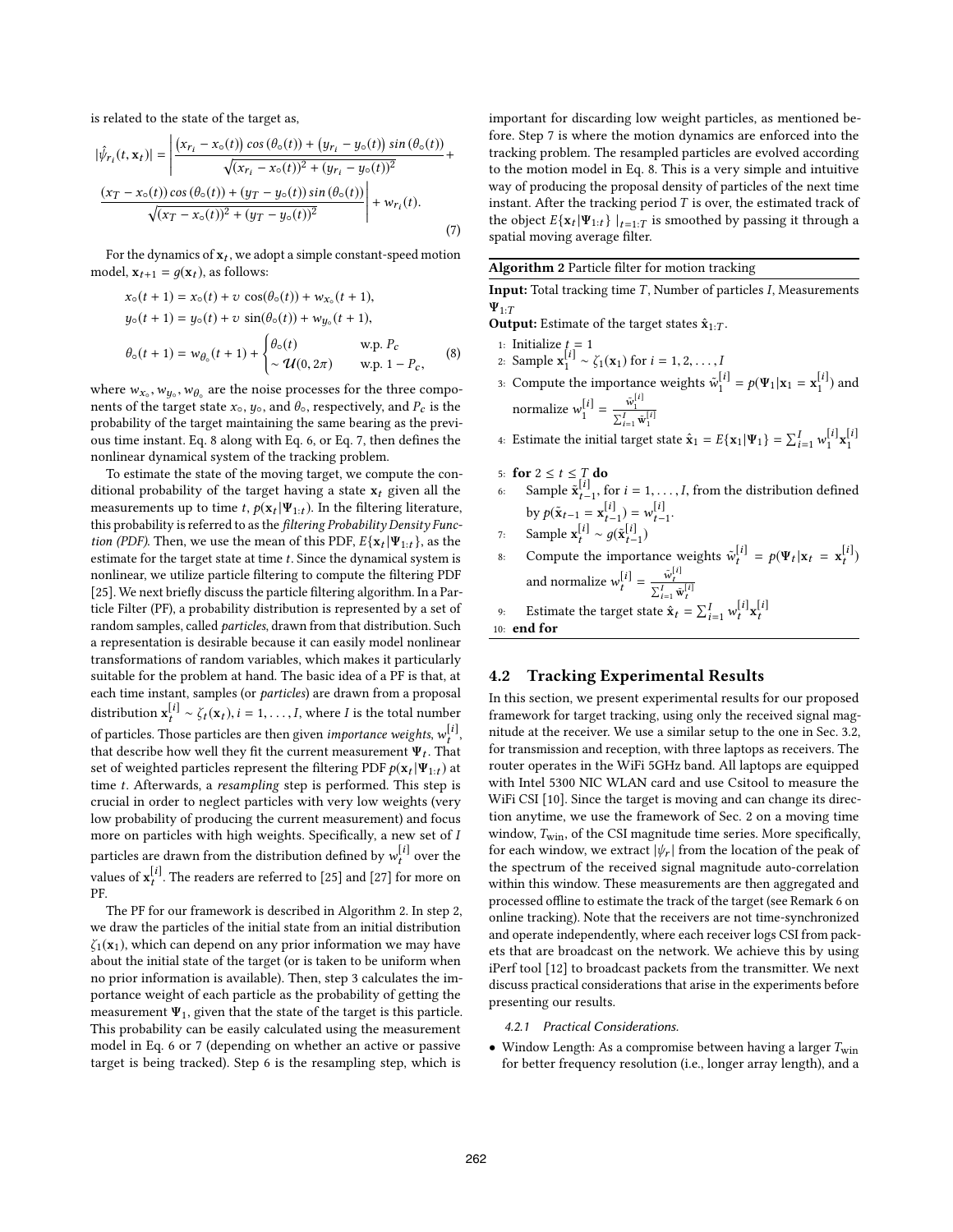

Figure 10: (a) (left) A robot with an active transmitter Tx<sub>mov</sub> is being tracked by 3 receivers in an open area, and (a) (right) an accurate **reconstruction of the tracking route using our proposed framework. (b) (left) A robot with an active transmitter is being tracked by three receivers in a closed area, and (b) (right) an accurate reconstruction of the tracking route using our proposed framework.**

smaller  $T_{\text{win}}$  for shorter distance traveled by the target (resulting in a better piece-wise linear approximation of the route), we set  $T_{\text{win}} = 1/v$  corresponding to 1 m of distance moved by the object.

- Subcarrier Selection: The spectrum of each window should theoretically include one Dirac delta function whose frequency is  $|\psi_r|$ . However, transmission in some subcarriers may be less informative due to more noise and interference. Therefore, we use the variance of the power distribution in the frequency spectrum (after DC removal), as an indication of the clarity of the subcarrier data, for each time window. The subcarrier with the minimum average variance across all time windows is chosen for extracting  $|\psi_r|$ .
- Frequency Resolution: Since a receiver calculates the spectrum using only a windowed time signal, the frequency bins of the FFT spectrum in Eq. 3 are spaced  $\lambda/(vT_{\rm win})$  apart, and the peak of the spectrum will be detected at the bin closest to the true peak. This adds a *quantization* effect to the time series of the measured  $|\hat{\psi_r}|$ . Therefore, we first pass the measured  $|\hat{\psi}_{r}(t)|$  through a moving average filter of length  $T_{\text{win}}$  to reduce the quantization effect, prior to using it in the PF. It should be noted that sudden rapid changes in the time series of  $|\hat{\psi}_{r}|$  at more than one receiver at the same time, could be an indication of motion direction change. When such a change is detected, the moving average filters are re-initialized so that different segments of the route are filtered separately.
- PF Parameters: We set the parameters of the PF as follows:  $I =$ 8000,  $P_c = 0.9$ ,  $\sigma_{w_r} = 0.1$ ,  $\sigma_{w_{x_o}} = \sigma_{w_{y_o}} = 1$  cm, and  $\sigma_{w_{\theta_o}} = 1^{\circ}$ . The values of the noise variances were estimated by measuring the errors in the robot motion and in the  $|\psi_r|$  measurements of prior experiments (not in the same area), and fitting Gaussian distributions to the respective measurement errors. After the PF, the moving average filter has a spatial width of 0.5 m.

*4.2.2 Tracking an Active Moving Target.* In this section, we show experimental results for tracking an active moving transmitter in both a closed and an open area. For the open area, consider the setup shown in Fig. 10 (a) (left), where three receivers are located at the corners of an  $8 \text{ m} \times 8 \text{ m}$  area, and are tasked with tracking a moving robot with an active transmitter. The robot moves in an L-shaped route with a constant speed of  $v = 0.1$  m/s. The PF was initialized with particles uniformly distributed in a 4 m  $\times$  4 m



**Figure 11: Passive robot tracking experimental setup in (left) a closed area and (right) an open area.**

square area in the upper right quadrant of the area. Fig. 10 (a) (right) shows the tracking result of this case, which demonstrates a highly accurate reconstruction of the robot path, with a tracking mean absolute error (MAE) of 11.3 cm. For the closed area shown in Fig. 10 (b) (left), the same setting is used inside a room to track an active transmitter robot that moves in a U-shaped route in a  $7 \text{ m} \times 7 \text{ m}$ area. It can be seen from the tracking result of Fig. 10 (b) (right) that our framework tracks the robot accurately indoors, with an MAE of 30.6 cm.

*4.2.3 Tracking a Passive Moving Target.* We next show how our approach can track passive moving targets. We consider two scenarios: (a) tracking a passive moving object, and (b) tracking a walking human. For the passive moving object, we track a non-transmitting robot that moves in both an 8 m  $\times$  8 m open area and an 8 m  $\times$  8 m closed area, as shown in Fig. 11. The routes of the robot are designed such that they spell the letters of the word *IPSN*, with the letters I and P in the closed area, and the letters S and N in the open area. In all the experiments, we initialize the PF uniformly over a 4 m  $\times$  4 m area around the area that the robot starts. Fig. 12 shows the results of the tracking experiments. It can be seen that we can track the passive robot well in all the cases, with an MAE of 23.27 cm. It should be noted that the dimensions of the robot are 50 cm  $\times$  40 cm, and the signal might bounce off of any part of the robot's outer frame. This is in contrary to the active tracking case where the location of the transmitter is clear. Thus, we calculate the error in this case as the minimum distance between the estimated position and the robot frame at each time step.

For the human tracking experiment, a person was asked to walk in an 8 m  $\times$  8 m area as shown in Fig. 13 (left). Since the average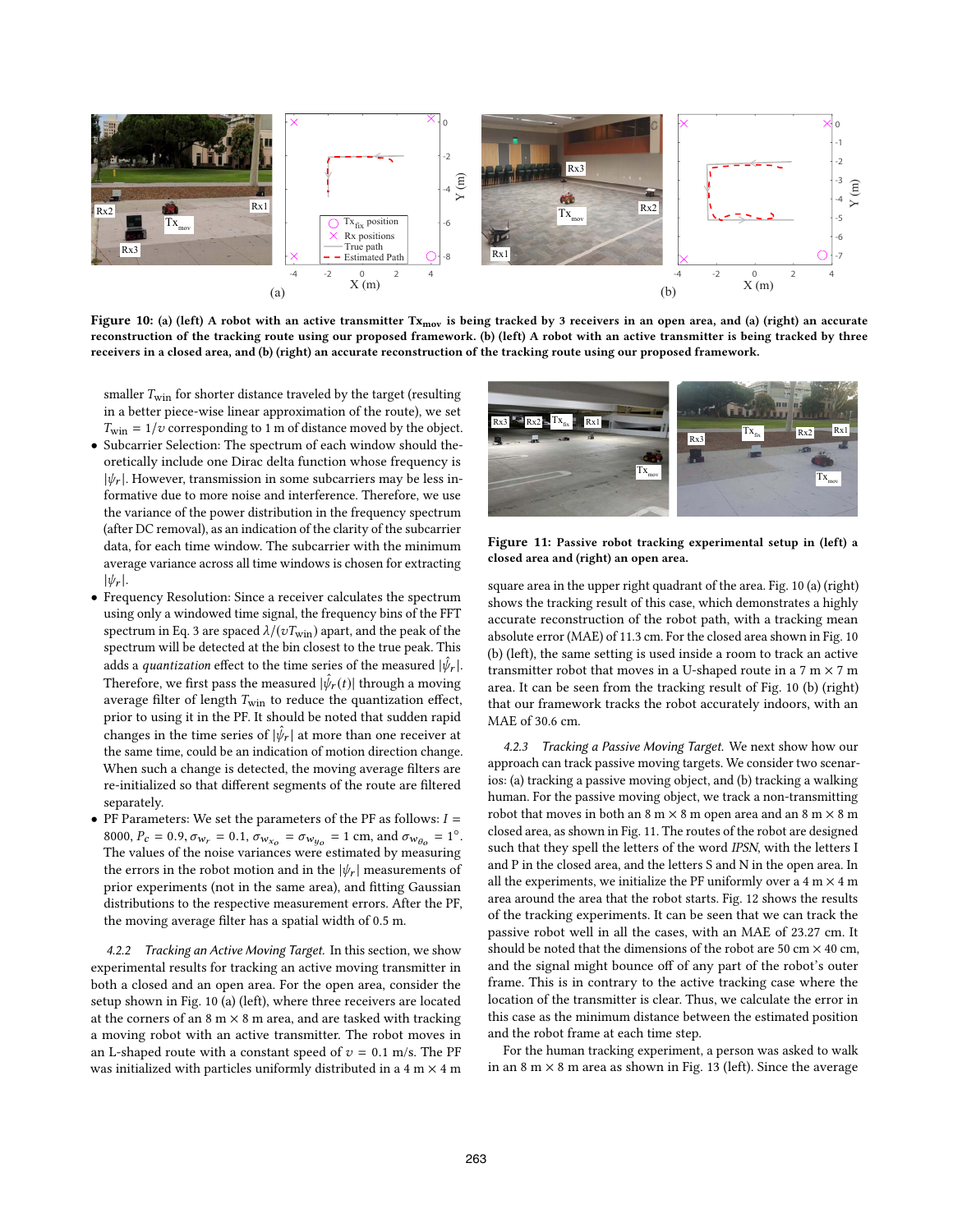

**Figure 12: Passive robot tracking results for a robot that writes the letters of** *IPSN* **on its route, in the two areas of Fig. 11. The letters I and P were tracked in the closed area of Fig. 11 (left), while the letters S and N were tracked in the open area of Fig. 11 (right).**



**Figure 13: (left) The experimental setup for the passive human tracking scenario and (right) the estimated route of the human using our proposed framework.**

human speed (assumed to be 0.8 m/s) is higher than the robot speed, we use a laptop for the fixed transmitter, instead of a router, in order to have a higher sampling rate. Since the human body is not a strong reflector, we use the 2.4 GHz band for the human experiments in order to have a smaller path loss attenuation. Fig. 13 (right) shows the human tracking result. It can be seen that our proposed framework accurately tracks the person's complicated route, with an MAE of 30.26 cm. Similar to the passive robot tracking case, we do not know the exact location where the signal might have bounced off of the human body. Thus, by assuming the human to be a cylinder of radius 20 cm, we calculate the error as the minimum distance between the estimated position and the edge of the cylinder at each time step.

Fig. 14 shows the Cumulative Distribution Function (CDF) curves of the absolute tracking estimation error, for both the active and passive cases. It can be seen that our proposed framework achieves a good tracking quality, with only WiFi magnitude measurements at 3 receivers (i.e., 3 links).

Our proposed framework of tracking using a PF is very efficient and of very low computational complexity. More specifically, the average run-time per 1 m of tracking length is 1.05 sec, over all the experiments. This is in contrast to the state-of-the-art tracking systems [17, 22], which use 6 links to achieve comparable tracking accuracy (38 cm MAE in [22] and 35 cm median error in [17]), and where high computational complexity has been reported.

Remark 6 (on Data Aggregation Latency). *For a real-time implementation, a central processor needs to aggregate measurements from the 3 receivers, in order to process them and track the moving target online. According to the state-of-the-art [2], such a process*



**Figure 14: CDFs of the tracking error of our framework for active transmitter tracking, passive robot tracking and passive human tracking. Our proposed framework achieves a decimeter-level accuracy for all the different scenarios.**

*takes about 9 ms to aggregate the data of the three receivers. Thus, the required time for the data aggregation is less than the required channel sampling time at the receivers*  $(\frac{\lambda}{4v})$ *, allowing the central processor to aggregate the data from all the receivers before the next channel sampling instant. Hence, the data aggregation process does not add any latency to the system.*

## **5 LIMITATIONS AND FUTURE EXTENSIONS**

In this paper, we have proposed an approach that has enabled AoA estimation and target tracking using only the magnitude of the wireless signals, which is an extremely challenging problem. Here are some possible directions to further extend this work:

- **Validation in more complex environments:** In this paper, we validated our framework with several experiments in Line-of sight (LOS) settings, in both open and closed areas. However, more complex spaces can result in a non line-of-sight (NLOS) operation, to which our framework is extendable. A more detailed analysis and testing of the proposed methods in through-wall settings is part of our future work. As for multipath, more complex environments can also experience a high level of multipath. As mentioned in Remark 5, and showcased by our results in closed spaces, multipath does not affect our tracking framework. As part of our future work, we plan to test our framework in more indoor spaces that can experience a high level of multipath.
- **Multiple target tracking:** Our proposed tracking framework has enabled tracking of a single moving target, even in the presence of other static targets in the area. For the case of multiple moving targets, more than one peak will appear in the frequency